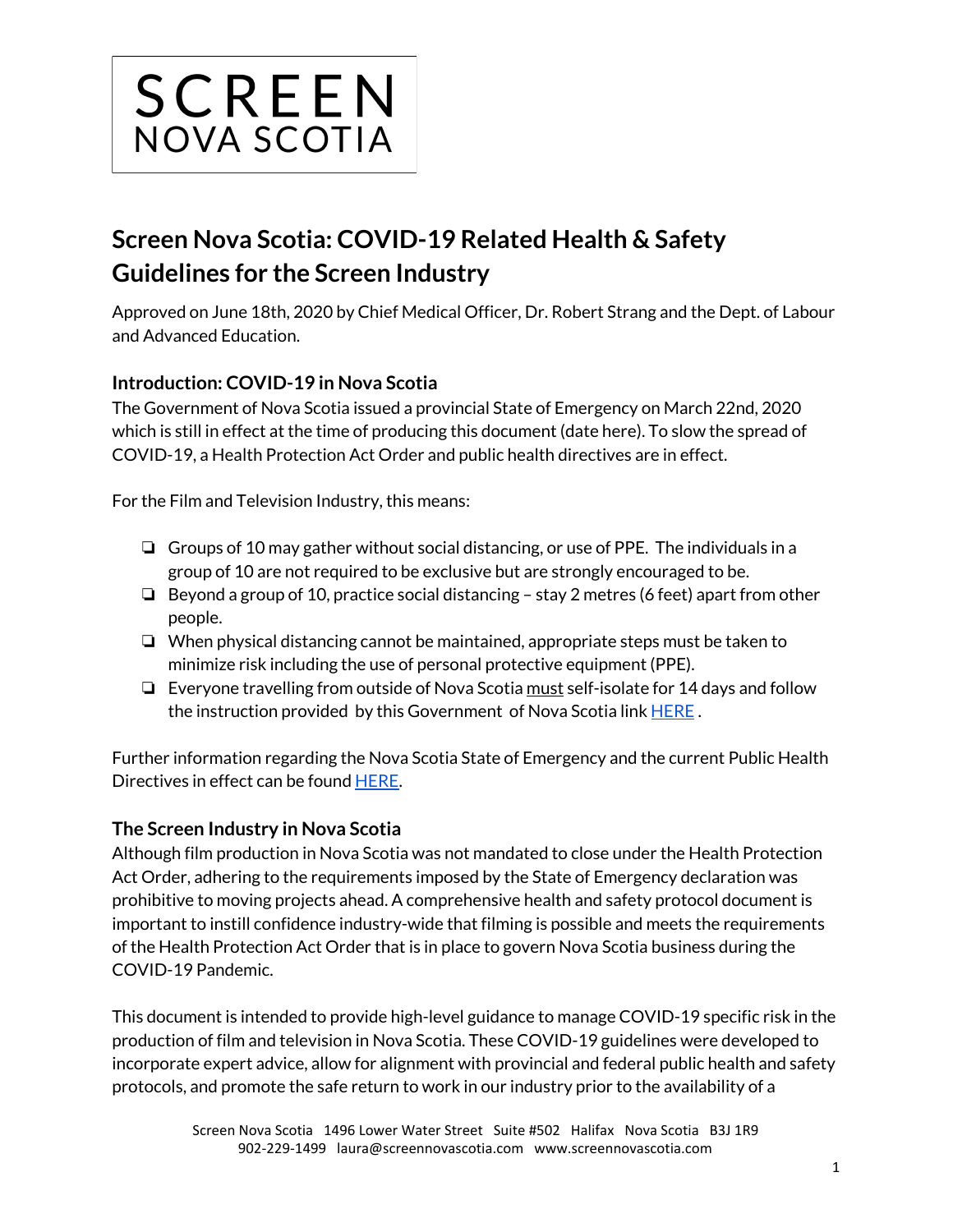

COVID-19 vaccine. The Screen Nova Scotia (SNS) Health & Safety Committee will continue to monitor developments with respect to COVID-19 and update these guidelines as appropriate.

The recommendations in this document should be considered as the minimum precautions, based on current Public Health Directives. Individual productions may determine the necessity to require further protocols should use this document when developing the production-specific COVID-19 plan.

The health and safety of all individuals working on production is a top concern during COVID-19. During this time, all parties must place an increased focus on health and safety. These guidelines have been prepared by representatives of the screen industry nation-wide to assist employers/producers, supervisors, and working professionals with identifying potential hazards posed in the workplace due to COVID-19, and the appropriate measures to mitigate those hazards.

All measures taken to prevent the spread of COVID-19 should be executed in compliance with the regulations of the Occupational Health and Safety Act (OHSA) and the Public Health Order issued by Nova Scotia's Chief Medical Officer, Dr. Robert Strang. These guidelines are not intended as legal or medical advice. Due to the ongoing evolution of the situation with respect to COVID-19, these guidelines should be used only in conjunction with ongoing review of applicable legislation and up-to-date guidance from public health authorities.

Each production should translate these guidelines into the specific actions it needs to take, depending on the nature of their production, including the size and type of production, how it is organised, operated, managed and regulated.

We are currently drafting a detailed set of suggested practices for specific departments as appendices. These supplemental guidelines will act as a complement to this guidance document. Once completed, the appendices will be linked to this document.

# **COVID-19 in the Workplace:**

Current research indicates that COVID-19 can be spread person to person, most commonly through respiratory droplets, including while at work. In order to prevent the spread of COVID-19, a hierarchical set of practices should be put in place as a part of a production's safety plan.

Physical distancing is the primary method by which to protect everyone. In addition to distancing, all these measures should be implemented in all production areas: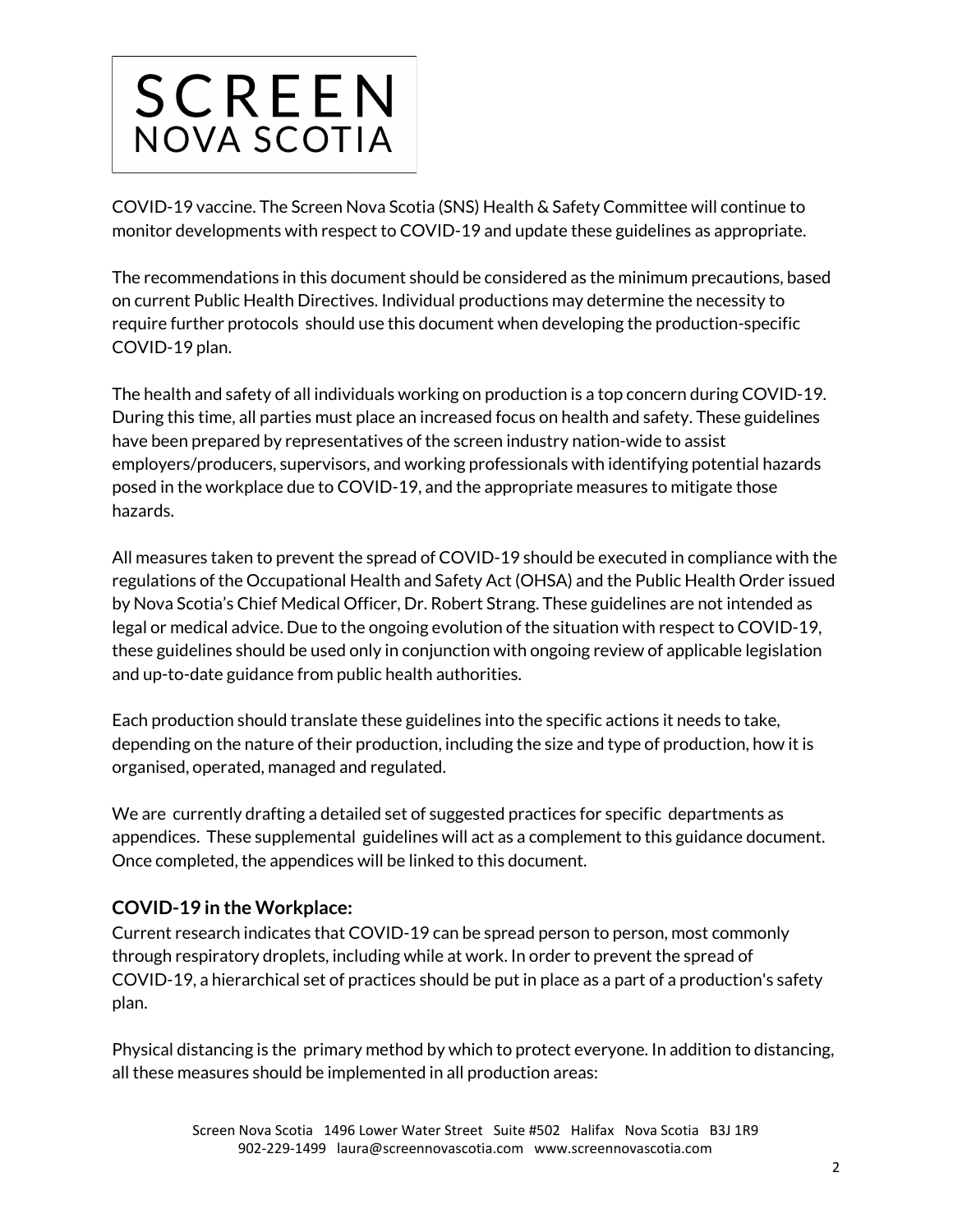

- ❏ Proper hand washing or sanitizing.
- ❏ Cleaning and disinfection of materials, surfaces, and equipment should be performed on a routine basis.
- ❏ Screening to assess the health and wellness of all individuals before entry into the workplace.
- ❏ Wearing appropriate personal protective equipment (PPE).

While not currently required by Public Health, Screen Nova Scotia supports individual productions who mandate the continuous use of non-medical masks when possible throughout the production day as an important communal measure in preventing the spread of COVID-19. This is in recognition of the unique workplace and activity in production.

# **Best Practices: Specific Considerations for Employers**

Consideration should be given to the time it will take to develop, implement, and train individuals on best practices aimed at mitigating risks associated with COVID-19 in the workplace. Training should be developed with respect to these guidelines, along with:

- ❏ Any applicable company policies and protocols.
- ❏ Proper usage of personal protective equipment (PPE).
- ❏ Proper disinfection techniques and products.
- ❏ Handwashing /sanitizing techniques.

Training in these areas should be delivered by qualified individuals. Employers should establish methods to provide training on guidelines and workplace policies/protocols before any individuals commence work in a production workplace, and apply a clear system for the communication and dissemination of COVID-19 related information.

Individuals should be identified with chief responsibilities for COVID-19 prevention/response, including monitoring public health updates.

In addition, employers/producers should:

- ❏ Consider additional supports such as set medics, external cleaning crews, etc., to action safety protocols.
- ❏ Consider the usual responsibilities of any/all individuals who are assuming additional duties relating to COVID-19 prevention and response, to ensure that adequate time and attention can be dedicated to administering these duties, and/or additional personnel are hired as necessary.
- ❏ Consider appointing a COVID-19 health and safety coordinator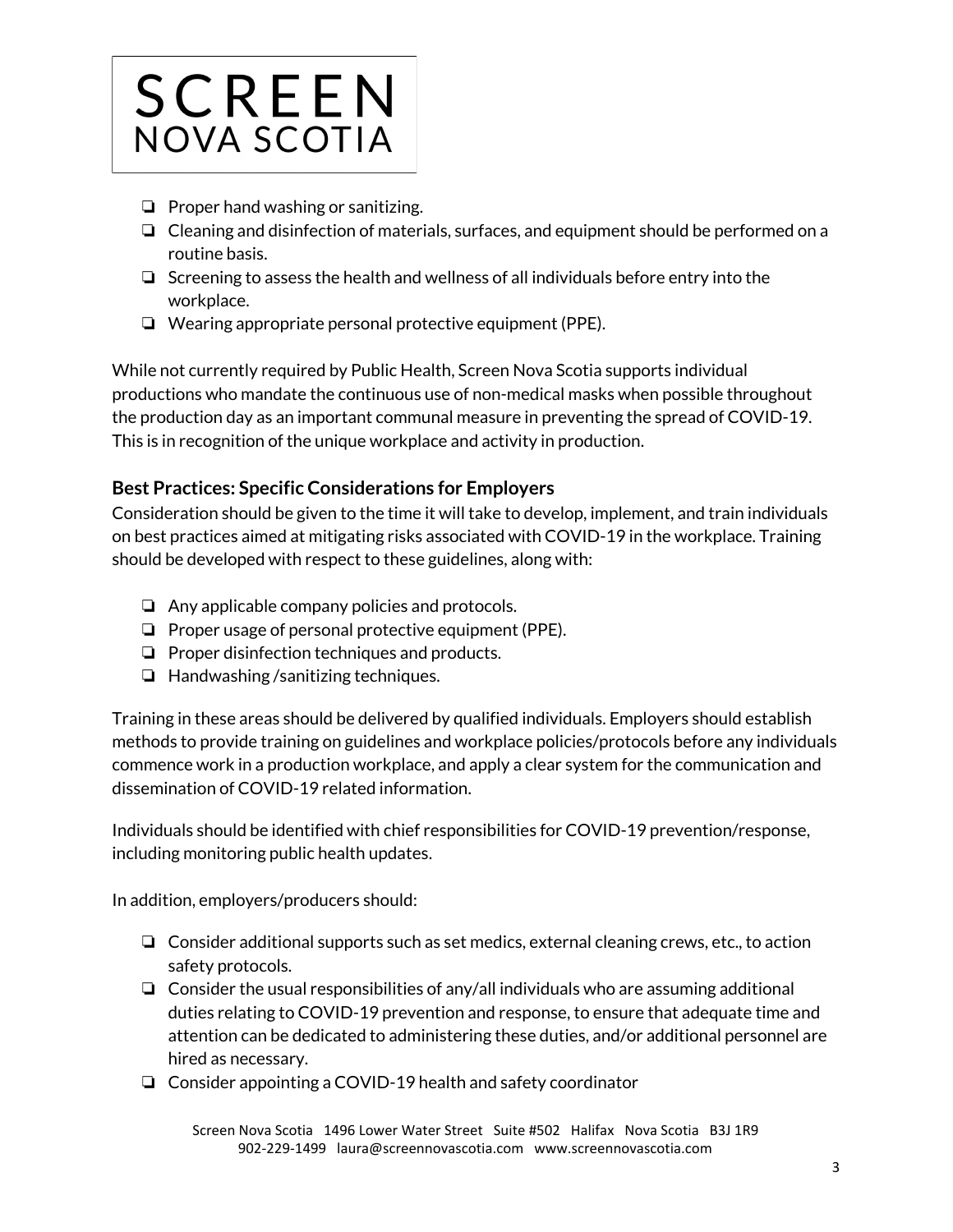

- ❏ Establish the production's policies or protocols in the event of a case of COVID-19 being introduced into the workplace.
- ❏ Provide workers with phone numbers/contact information of individuals they should contact regarding COVID-19 response.
- ❏ Provide visitors with sufficient information about guidelines and/or any policies and safety protocols relevant to their visit.
- ❏ Establish a strictly administered log-book system for any necessary visitors (outside of regular cast and crew, such as couriers/delivery persons, dailies etc) to aid in any contact tracing if required.
- ❏ Consider workplace posters on relevant topics including information about COVID-19 and its symptoms, hygiene, personal protective equipment, food safety, physical distancing, etc.
- ❏ Consider digitizing paper-based procedures like expense submissions, purchase orders, call-sheet and script distribution, etc.
- ❏ Where travel is required, each case should be individually considered to ensure appropriate steps are taken to arrange for safe/appropriate means of travel and accommodation.
- ❏ Consider requiring digital sign-off of receipts and review of these guidelines and producer policies and protocols.
- ❏ Consider and be aware of the impact COVID-19 and protocols in your workplace may have on employee mental health. More information on COVID-19 and mental health can be found on the Government of Canada website [HERE.](https://ca.portal.gs/)

# **Maintaining Physical Distancing**

Adhering to proper social distancing in the workplace is key. Here are some tips employers can use to help ensure physical distancing of at least 2 metres (6 feet) in the workplace.

- ❏ Implementing remote work/work from home arrangements.
- ❏ Limiting in-person meetings during prep and shoot, and adopting inclusive remote-working technology and other forms of electronic communication (e.g. walkie-talkies).
- ❏ Holding meetings or performing work outside.
- ❏ Marking 2 metre distance on the ground in any place in the workplace where individuals are likely to form lineups.
- ❏ Assessing entrances and exits to limit individuals using their hands to open doors.
- ❏ Identifying break and holding areas that provide sufficient room to ensure physical distancing.
- ❏ Limiting the number of individuals in the workplace at one time to the best extent possible.
- ❏ Arranging workflow to minimize inter-departmental contact (e.g. electric works only when the art department is done).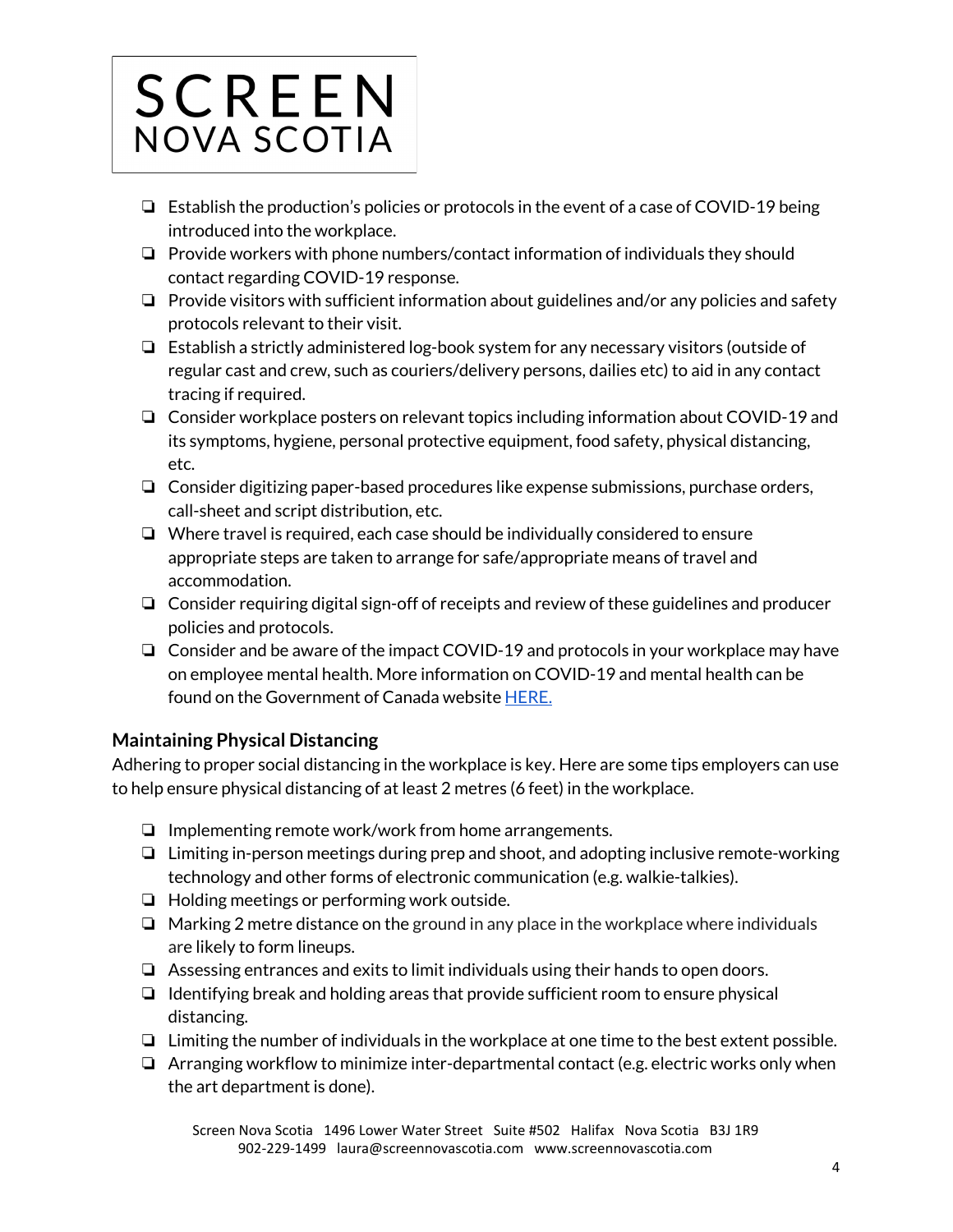

- ❏ Dividing workers (cast and crew) into "teams" or "pods" with clear processes as to how to access, and who will access, the different areas.
- ❏ Limiting specific areas of the workplace such as sets and offices to essential personnel only. For example, implementing "closed-set" rules
- ❏ Identifying choke-points and ways to avoid congestion/groups of people, such as having multiple monitored entrances/exits and staggering start times/end times and breaks.
- ❏ Developing methods to provide contactless interactions with outside parties and the general public where possible. For example: interactions may be handled by a single or a small number of predefined individuals; engagements may be kept as brief as possible; paperwork may be managed digitally rather than physically; delivery drivers may remain in their vehicle, etc.
- $\Box$  Consider methods by which to promote greater airflow where it is feasible to do so to maximize the impact of social distancing (e.g. opening windows and doors frequently, or using correctly operating and adjusted ventilation systems).
- ❏ Identify designated smoking/vaping areas with nearby hand sanitizer or handwashing facilities. Provide receptacles for the safe disposal of cigarette butts (and exercise appropriate safety precautions when removing), and require individuals to adhere to appropriate re-entry procedures.
- ❏ Social gatherings should be limited in accordance with applicable public health guidance. Large physical gatherings, such as in-person wrap parties, should be avoided.

**Please note:** When physical distancing of at least 2 metres cannot be reasonably maintained, appropriate safeguards should be instituted to minimize risk, which may include the use of personal protective equipment (e.g. masks, gloves, gowns, face shields, etc.). Where possible, individuals working in close proximity (within 2 metres) should remain in these combinations for any close work. For example, if work must be conducted in pairs, the same two individuals should always perform this work together, as possible.

# **COVID-19: Symptoms**

The symptoms of COVID-19 are similar to many other illnesses, including the cold and flu. As more is learned about COVID-19, additional symptoms may be identified. Industry and individuals should therefore regularly visit the Provincial Government's guidance regarding COVID-19, which includes symptoms, self-isolation rules, and when to seek help: [CLICK](https://novascotia.ca/coronavirus/when-to-seek-help/) HERE.

Symptoms of COVID-19 include:

- ❏ Fever (chills, sweats)
- ❏ Cough or worsening of a previous cough
- ❏ Sore throat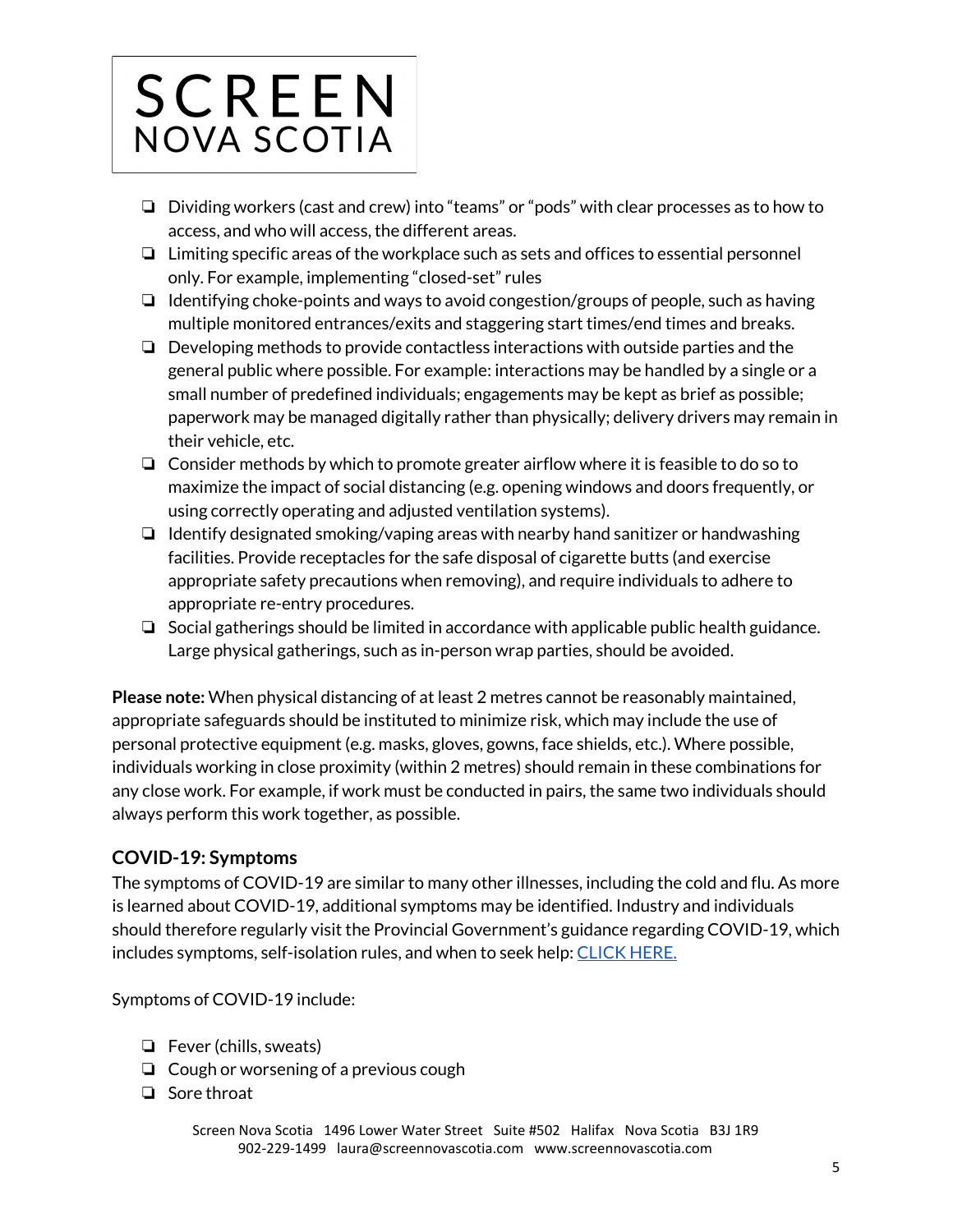

- ❏ Headache
- ❏ Shortness of breath
- ❏ Muscle aches
- ❏ Sneezing
- ❏ Nasal congestion or runny nose
- ❏ Hoarse voice
- ❏ Diarrhea
- ❏ Unusual fatigue
- ❏ Loss of sense of smell or taste
- ❏ Red, purple or blue lesions on the feet, toes or fingers without clear cause

If you have any of the COVID-19 symptoms, or any other symptoms that concern you, call 811 for an assessment by a nurse. The severity of COVID-19 symptoms can range from mild to severe, and in some cases, can lead to death. Current information suggests most people don't experience severe illness or need to be hospitalized, but all individuals should continue to monitor public health guidance regarding COVID-19. Please check the end of this document for a non-exhaustive list of useful resources.

#### **Protecting Yourself and Your Co-workers**

Coronaviruses are spread through close contact with others. Here are some helpful tips to help prevent the spread of COVID-19 at home or in the workplace:

- ❏ If you are concerned that you may be experiencing symptoms of COVID-19 you should access the Health Canada Self Assessment Tool [HERE](https://ca.thrive.health/covid19/en)
- ❏ If you are suffering from COVID-19 or experiencing its symptoms (listed above), you should not attend any workplace.
- ❏ If you are currently required to self-quarantine or isolate due to an applicable quarantine order or direction from public health (e.g. due to contact with an infected individual or after travel from outside Nova Scotia and/or Canada) you should not attend the workplace and follow the instructions [HERE](https://novascotia.ca/coronavirus/docs/Self-Isolation-Information-for-Travellers-EN.pdf).
- ❏ Wash your hands often with soap and water or use an alcohol-based hand sanitizer.
- ❏ If you use a tissue, discard immediately and wash your hands afterward.
- ❏ Avoid touching your eyes, nose or mouth.
- ❏ Not eating while working and/or sharing food.
- ❏ Avoid contact with people who are sick.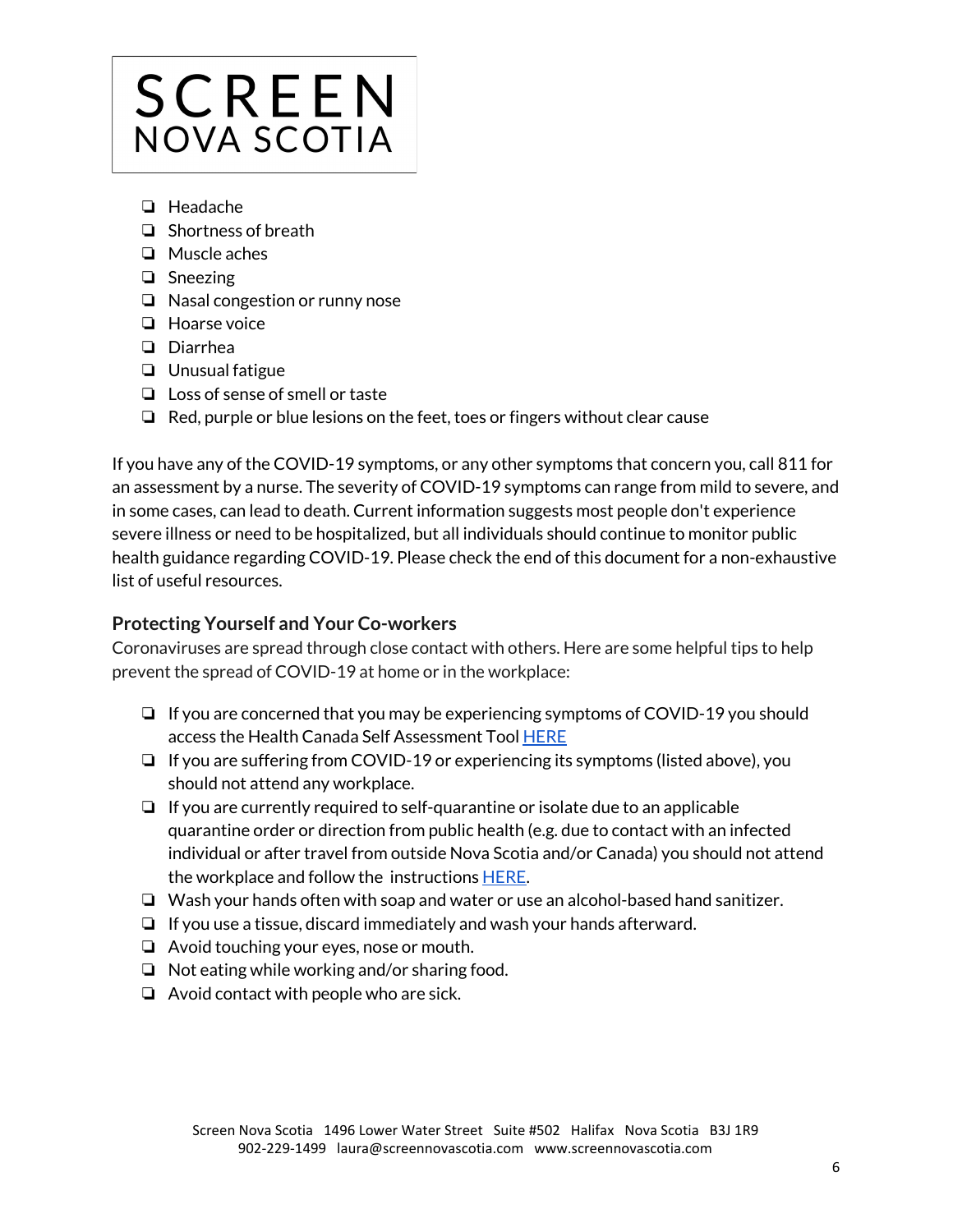

# **Symptomatic Individuals or those suffering from COVID-19**

The following are suggestions for addressing situations involving symptomatic individuals:

- ❏ Symptomatic individuals who attend the workplace should be instructed by their employer/supervisor to isolate in a designated area/leave via appropriate transport home as soon as possible in accordance with established protocols.
- ❏ If a worker is aware that someone with symptoms has attended the workplace, they should immediately inform their employer/supervisor or another individual as identified in production's policies or protocols.

As per the Government of Nova Scotia's guidance for employers and employees on how to prevent the spread of COVID-19:

- ❏ When anyone tests positive for COVID-19, Public Health contacts them directly. They'll work with the person to identify all their close contacts and conduct a risk assessment to determine if any of their close contacts need to self-isolate.
- ❏ Public Health will then directly contact anyone who needs to self-isolate. In some cases, this means Public Health will contact the person's employer if they were at work when they might have been contagious.
- ❏ If Public Health doesn't contact your workplace, that means they decided the risk to people in your workplace was low. You don't need to do anything if Public Health doesn't contact you, and any employees who weren't directly contacted can continue going to work.
- ❏ If an employee is directed by Public Health to stay home, the Employer cannot request a doctor's note. An affected employee will contact the Employer when Public Health has cleared them to return to work.
- ❏ Productions do not need to shut down if an employee/cast/crew tests positive for COVID-19. A production does need to make sure the remaining crews are monitoring their health.

Return to work for any individuals who have previously been diagnosed with COVID-19, or who experienced symptoms, should be coordinated with a designated production representative, the individual's health care providers, and the local public health unit, as applicable. Confirmation of a negative COVID-19 test and/or clearance from a healthcare provider may be required for return to work.

Information regarding the rights of workers, including those not able to work due to COVID-19, can be found **HERE**. There is guidance for employers and employees on working during COVID-19 including info on safety concerns **[HERE](https://novascotia.ca/coronavirus/working-during-covid-19/#employee-support)**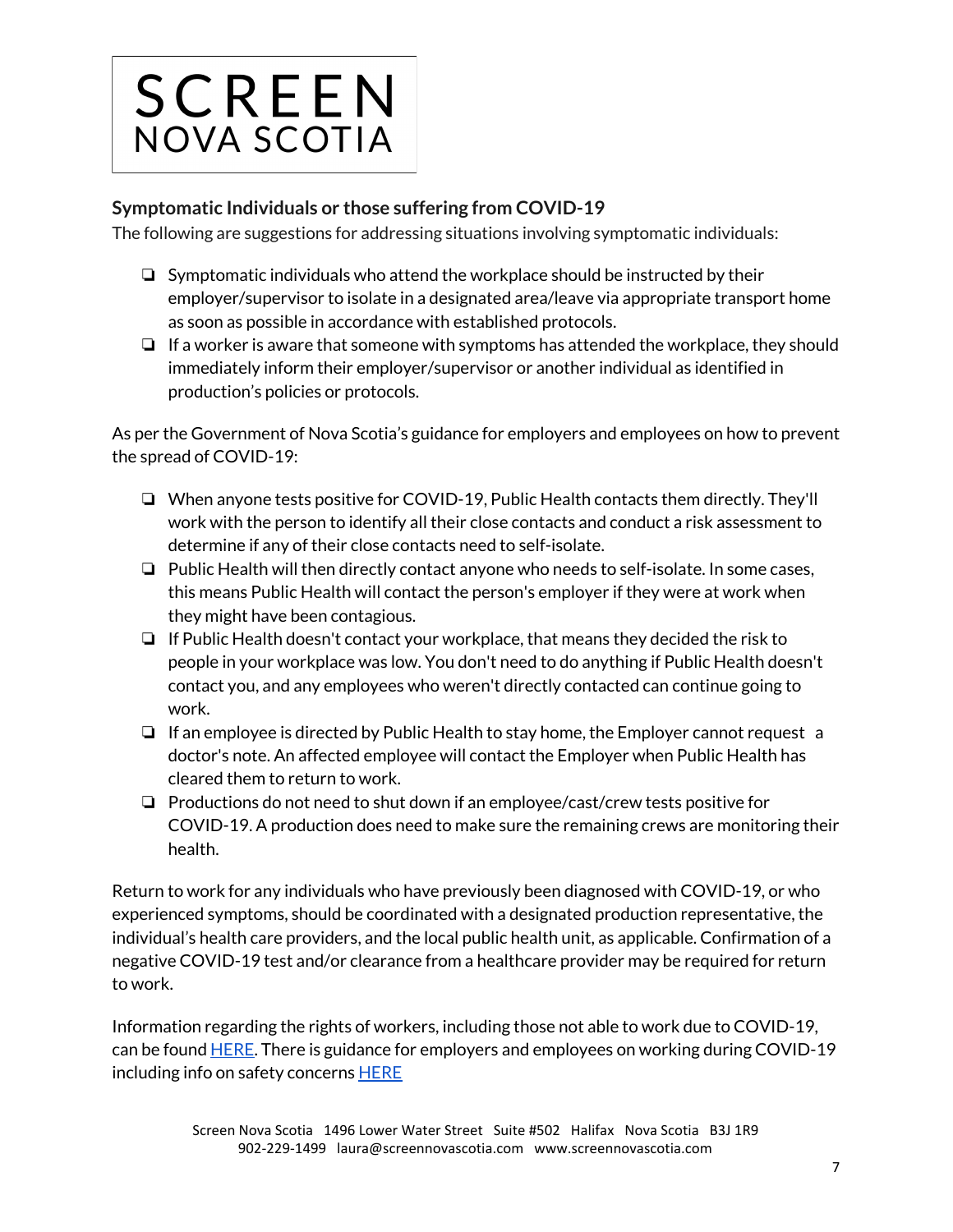

# **COVID-19: Screening**

Medical screening is not currently part of the provincial recommendations. Public health guidance with respect to the ability of individuals to spread COVID-19 while not displaying any symptoms should be considered when developing screening protocols.

Everyone entering the workplace should be instructed (verbally, with signage, etc.) to self-monitor for symptoms such as fever, cough or difficulty breathing, and/or other symptoms as listed by public health authorities.

**Health Questionnaire:** If an individual is anticipated to be in the presence of other employees/crew members, a standard health questionnaire should be provided to be completed by all employers, employees, contractors, visitors and subjects, either verbally (with responses recorded by a screener) or electronically (e.g. administered through an app or website and accessed via personal devices) prior to entering the workplace for the first time each day, whether on set, on location, in a production office or in the offices of a production company.

This questionnaire may include questions regarding:

- ❏ Whether the individual is suffering or is suspected to be suffering from COVID-19 or its symptoms.
- ❏ Travel history, in particular whether the individual travelled outside of Nova Scotia or Canada within the past 14 days. If so, the individual must self isolate per the instructions [HERE](https://novascotia.ca/coronavirus/docs/Self-Isolation-Information-for-Travellers-EN.pdf).
- ❏ Whether the individual has had close physical contact with someone who has tested positive for COVID-19.
- ❏ Whether the individual has been in close physical contact with a person who is currently sick with a new cough, fever or difficulty breathing and/or who has travelled outside of Nova Scotia or Canada within the last 14 days.
- ❏ A health questionnaire may also include an undertaking for the individual to immediately declare if they become symptomatic or become aware of circumstances that would change their answers to the questions/declaration.
- $\Box$  A sample questionnaire can be found [HERE.](https://screennovascotia.com/wp-content/uploads/2020/06/SNS-Sample-Questionnaire.pdf)

#### **Temperature checks:**

❏ Health questionnaires should still be used if temperature checks are undertaken, as current evidence suggests that temperature checks on their own may be an insufficient screening tool.

Screen Nova Scotia 1496 Lower Water Street Suite #502 Halifax Nova Scotia B3J 1R9 902-229-1499 laura@screennovascotia.com www.screennovascotia.com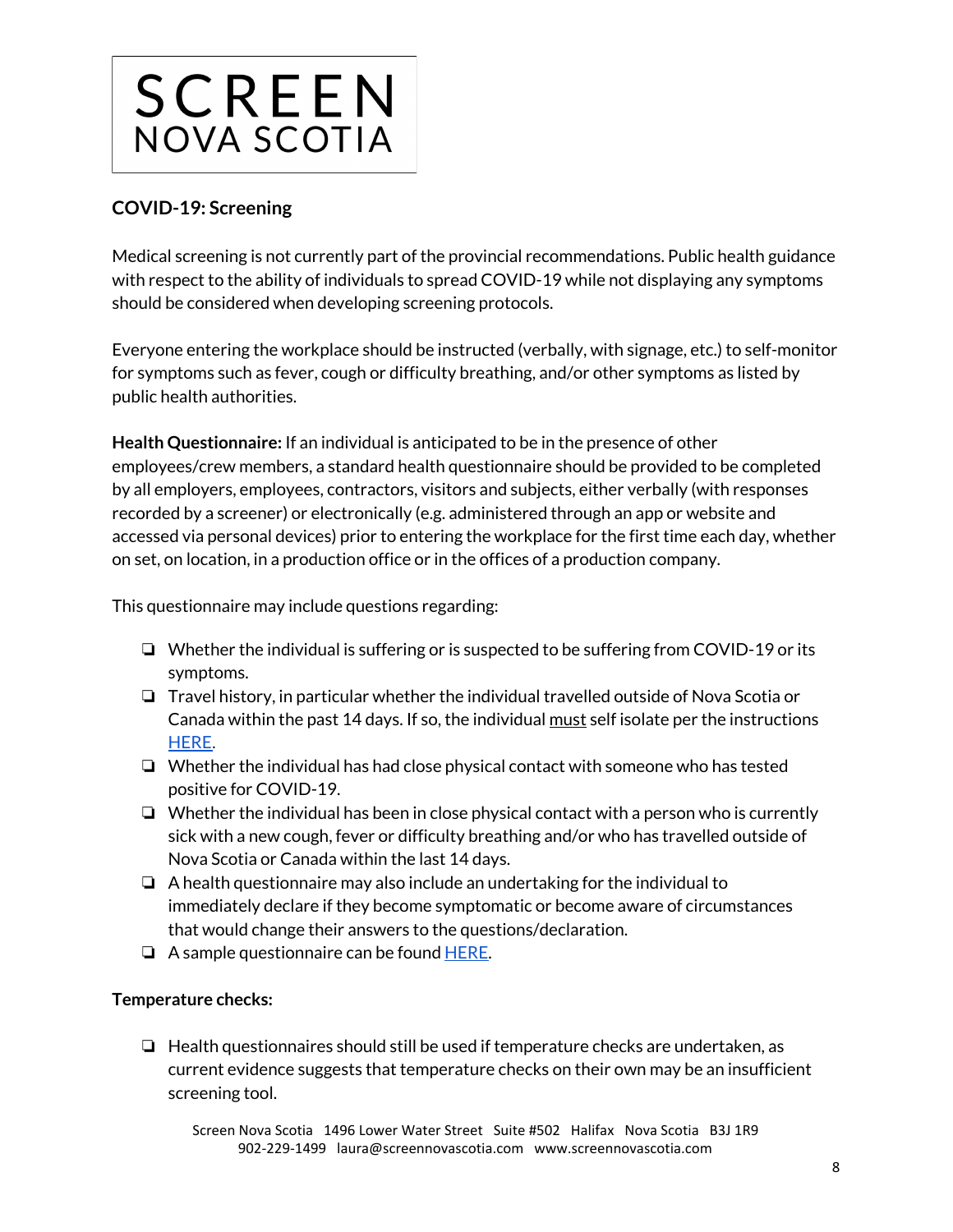

 $\Box$  If temperature checks are performed, they should be done using a contactless thermometer by an individual adequately trained in its use. Additional temperature checks throughout the day may be considered.

#### **Testing:**

- ❏ If PCR testing (*Polymerase chain reaction* or current nose swab test) is reasonably available, production may consider arranging for testing 48 to 72 hours in advance of individuals' first day at the workplace. This may particularly be considered for individuals who may be in close proximity to other workers without PPE (e.g. performers) or who are required to perform work that may have a higher risk of transmissions.
- ❏ Any such strategy for when and how testing should be performed should adhere to guidance from public health authorities, and any diagnostic COVID-19 testing should be administered by trained healthcare professionals.
- ❏ A protocol should be implemented to manage situations where individuals do not pass the screening protocols.
- ❏ The frequency of testing (including whether reliable rapid testing may be appropriate) may be reconsidered based on any ongoing changes to the availability of tests

#### **Record Keeping:**

- ❏ A wristband or other system may be considered to identify individuals who have successfully completed screening.
- ❏ Ensure the privacy of screening participants is secure, including the methods of tracking screening information and personal information.

#### **Workplace Sanitation and Waste Management Provisions**

Coronaviruses are spread person to person through close contact. While employers always have an obligation to maintain clean worksites, that obligation is under sharper focus due to COVID-19.

**Personal Hygiene**: Employers should set out best practice personal hygiene for crew, in line with Government and Public Health Authorities' guidance. This may include the following:

- ❏ Handwashing facilities and/or hand sanitizer (at least 70% alcohol) should be provided at screening sites, entrances, exits, and throughout the workplace.
- ❏ Portable handwashing stations should be considered where established handwashing facilities are not available.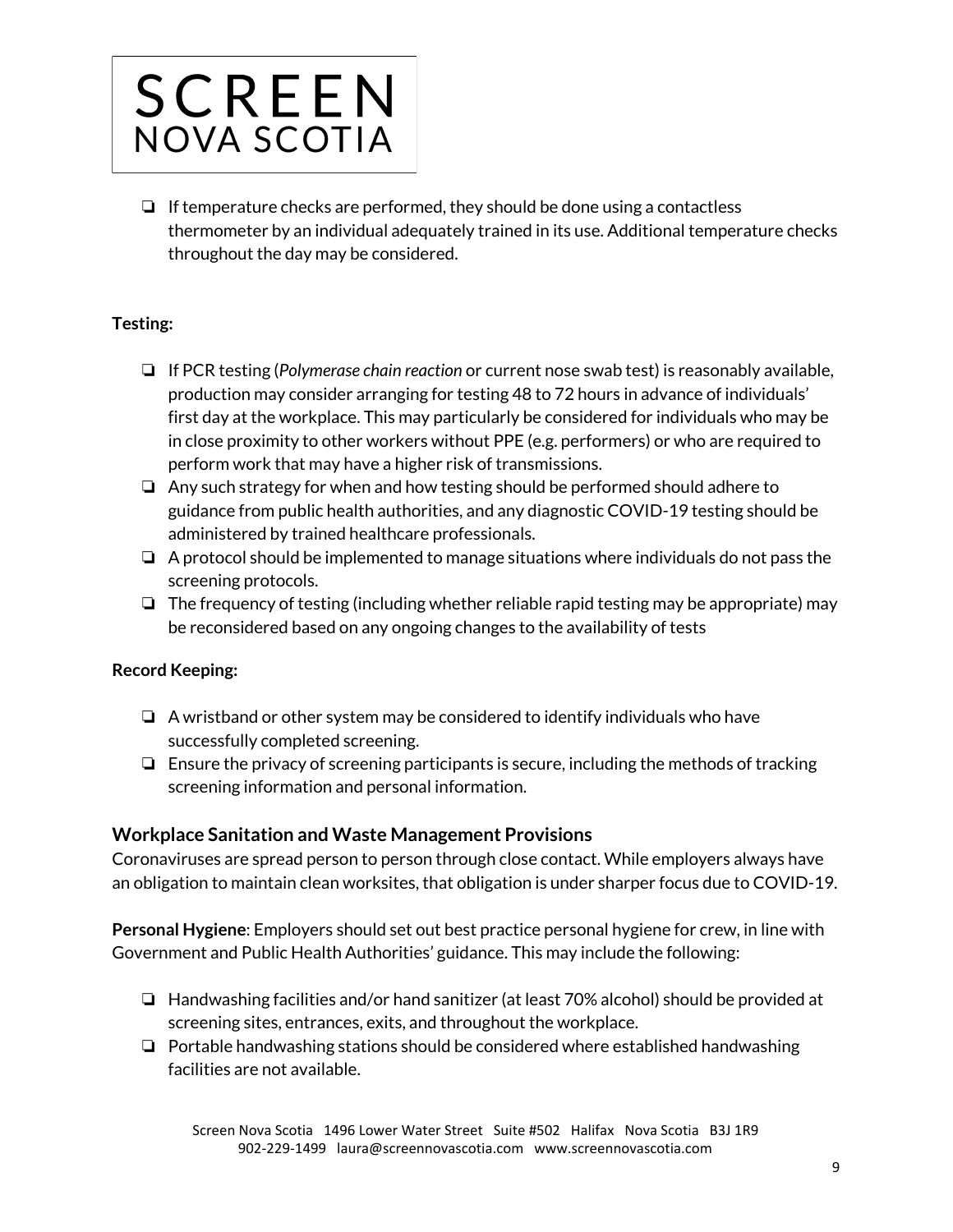

- ❏ Washrooms should be assessed to consider the identification and posting of maximum capacities to maintain physical distancing.
- ❏ Workflow and scheduling should be considered to provide individuals with sufficient time to wash/sanitize their hands throughout the day, as appropriate.
- ❏ All individuals in the workplace should be instructed on proper hygiene, including:
	- Allow for Washing hands (for at least 20 seconds with soap and warm water, when available) or using hand sanitizer.
	- On entering the workplace and again before leaving.
	- Before and after breaks.
	- After using the washroom.
	- After coughing, sneezing or using a tissue.
	- As may be required based on interaction with other individuals,surfaces, items or equipment.
	- Otherwise regularly throughout the workday, but especially before meal breaks.
- ❏ Consider providing workplace parties with individual sanitation/hygiene kits where feasible (e.g. personal-sized sanitizer, wipes, etc.). [Para. 30]

**Cleaning and Disinfecting**: Employers should establish a plan to ensure and monitor effective cleaning and disinfecting of all materials across all departments. Employers should clearly establish responsibility for the implementation of this plan. Such a plan may include:

- ❏ A schedule to regularly disinfect high-touch surfaces (e.g. equipment, props, tools, keyboards, telephones and handsets, desks, light switches, door handles, washrooms, handwash stations, etc.).
- ❏ Depending on the circumstances, it may be useful to maintain a log to help track scheduled cleaning.
- ❏ Providing appropriate training and requesting individuals to familiarize themselves with public health guidance regarding cleaning and disinfection with respect to COVID-19.
- ❏ Identifying which disinfectants are appropriate for specific surfaces/objects/equipment. This may include UV disinfection for certain electronics that may be damaged by liquid disinfectants.
- ❏ Ensuring that appropriate individuals are adequately trained on the use of the specific disinfectants to be used.
- ❏ Assignments of specific cleaning tasks to pre-determined individuals (whether general/production wide, or department-specific) and ensuring that these individuals have received appropriate training.
- ❏ Instructions for individuals to regularly disinfect personal equipment and supplies (e.g. tools, walkie-talkies, cell phones, etc.).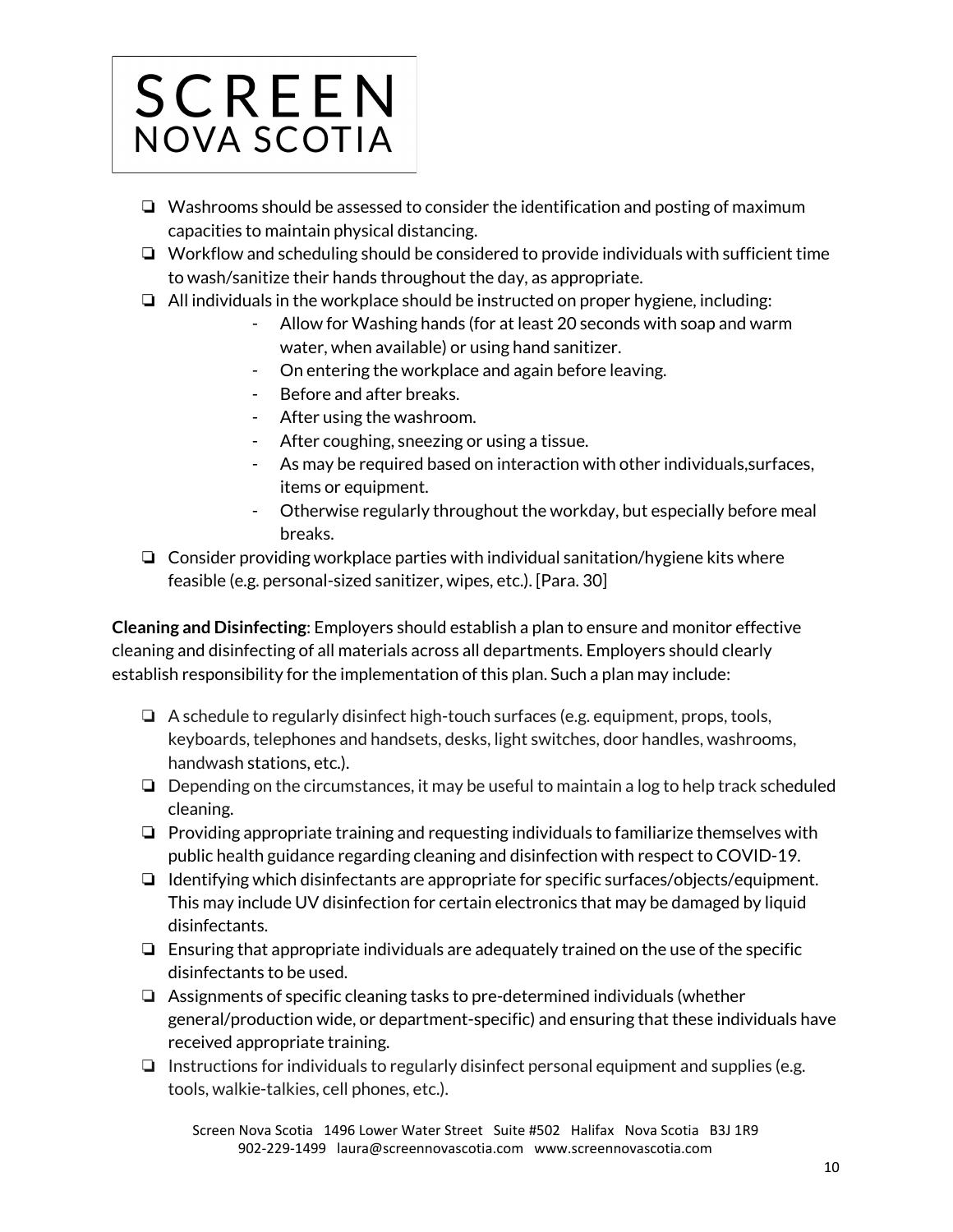

- ❏ Instructions to use disposable cloths or paper towels, when possible.
- ❏ Instructions that reusable cloths, sponges, mops, etc., should be disinfected or washed after each use and rotated and disposed of as appropriate.
- ❏ Protocols for the safe disposal of PPE in line with any applicable government regulations.
- ❏ Protocols for the environmentally safe disposal of cleaning/disinfecting materials.

**Waste Management:** Employers should establish a plan to ensure and monitor effective waste management across all departments. Employers should clearly establish responsibility for the implementation of this plan. This will be for all sites including production offices, studios, workshops, basecamps and locations. Such a plan should include:

- ❏ All waste-paper bins/garbage receptacles must contain garbage bags.
- ❏ It is strongly recommended that these waste-paper/garbage receptacles have a lid and foot pedal.
- ❏ All bins must be emptied by end of the day into an outdoor official garbage receptacle.
- ❏ Staff must wash hands thoroughly after completing this task.

**Managing Equipment and Supplies**: Employers should implement measures to mitigate the risk of virus spread through the sharing of items. This may include the following:

- ❏ Avoiding the sharing of equipment and supplies.
- ❏ Taking appropriate precautions if items need to be shared (e.g. regularly clean the items, wear gloves, wash / sanitize hands before and after use, etc., in addition to any other necessary general safety precautions).
- ❏ Encouraging individuals to store their own equipment in a predefined area or in a bag labeled with their name when not in use.

**Personal protective equipment(PPE)**. When worn properly, non-medical masks and personal protective equipment can reduce the risk of transmitting COVID-19. Here are some tips for employers regarding PPE.

- ❏ The primary purpose of PPE should be to bolster other safety practices.
- ❏ PPE should only be used on its own in limited specific instances when other protections are not reasonably available.
- ❏ Production will provide PPE as required.
- ❏ PPE should not be shared.
- ❏ It is important to note that this is an additional precaution, in addition to hygiene measures, that may help reduce transmission of COVID-19 where physical distancing is not possible.

Screen Nova Scotia 1496 Lower Water Street Suite #502 Halifax Nova Scotia B3J 1R9 902-229-1499 laura@screennovascotia.com www.screennovascotia.com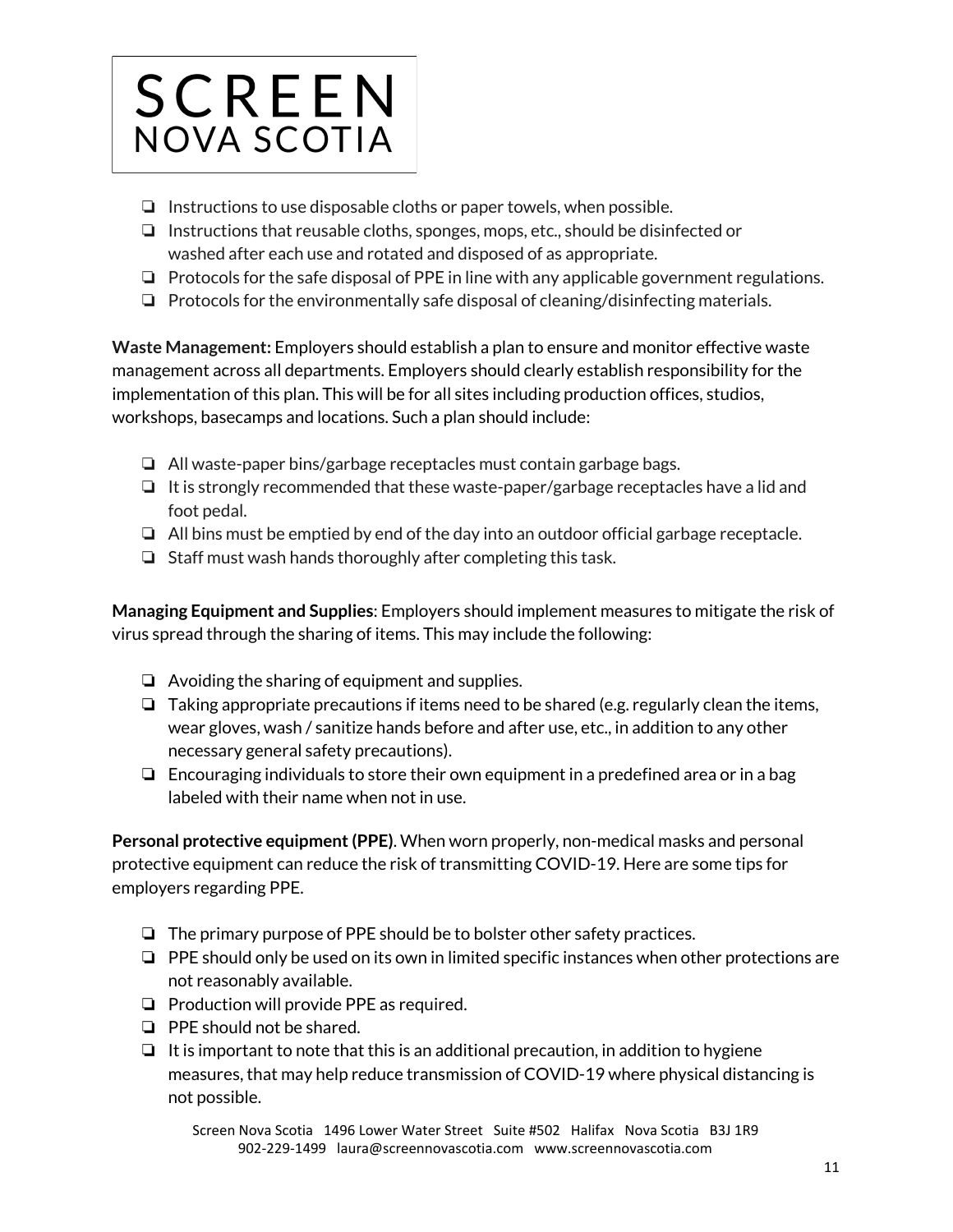

- ❏ Protocols should be established for each department and for workplace visitors concerning, as appropriate:
	- The proper use of PPE (including donning and doffing).
	- Changing/replacing PPE.
	- The cleaning of and/or proper disposal of PPE, including masks, gloves, face shields, etc.
- ❏ Ensure workers are appropriately trained on all PPE protocols and procedures.
- ❏ Consider providing separate bins for the disposal of PPE at all exits and entrances.

# **Visitors and Public Spaces**

When a visitor is deemed necessary, they should be provided with sufficient information about guidelines and any policies and protocols relevant to their visit. Only essential visitors should be allowed into the workplace.

Here are some tips regarding visitors to the workplace and interacting with external individuals/public spaces:

- ❏ Regular workplace screening procedures if in effect should apply to visitors entering the workplace.
- ❏ Provide a strictly administered log-book system for any necessary visitors (outside of crew such as couriers/delivery persons etc) to aid in any contact tracing if required.
- ❏ If a visitor is entering the workplace, the visitor should be instructed on all applicable protocols.
- ❏ Visitors should be directed to the most direct route to their destination in the workplace to limit potential interactions with others.
- ❏ Where feasible, consider assigning a designated individual(s) to receive deliveries for a specific workplace or department.
- ❏ Where feasible, process courier or other deliveries outside the workplace (e.g. outdoors) and in a contactless manner.
- ❏ Individuals picking-up, dropping off, receiving, or going through materials from an external source (e.g. a rental house, courier deliveries) or materials that are not known to be disinfected should don appropriate PPE (e.g. gloves) and should wash or sanitize hands before and after handling such material.
- ❏ Individuals should exercise diligence when in a public space, consider appropriate use of PPE, and practice appropriate hygiene protocols.
- ❏ Individuals in a public space should adhere to any physical distancing guidelines or requirements established by the specific establishment (e.g. store, mall, etc.), the municipality, and the provincial and federal governments.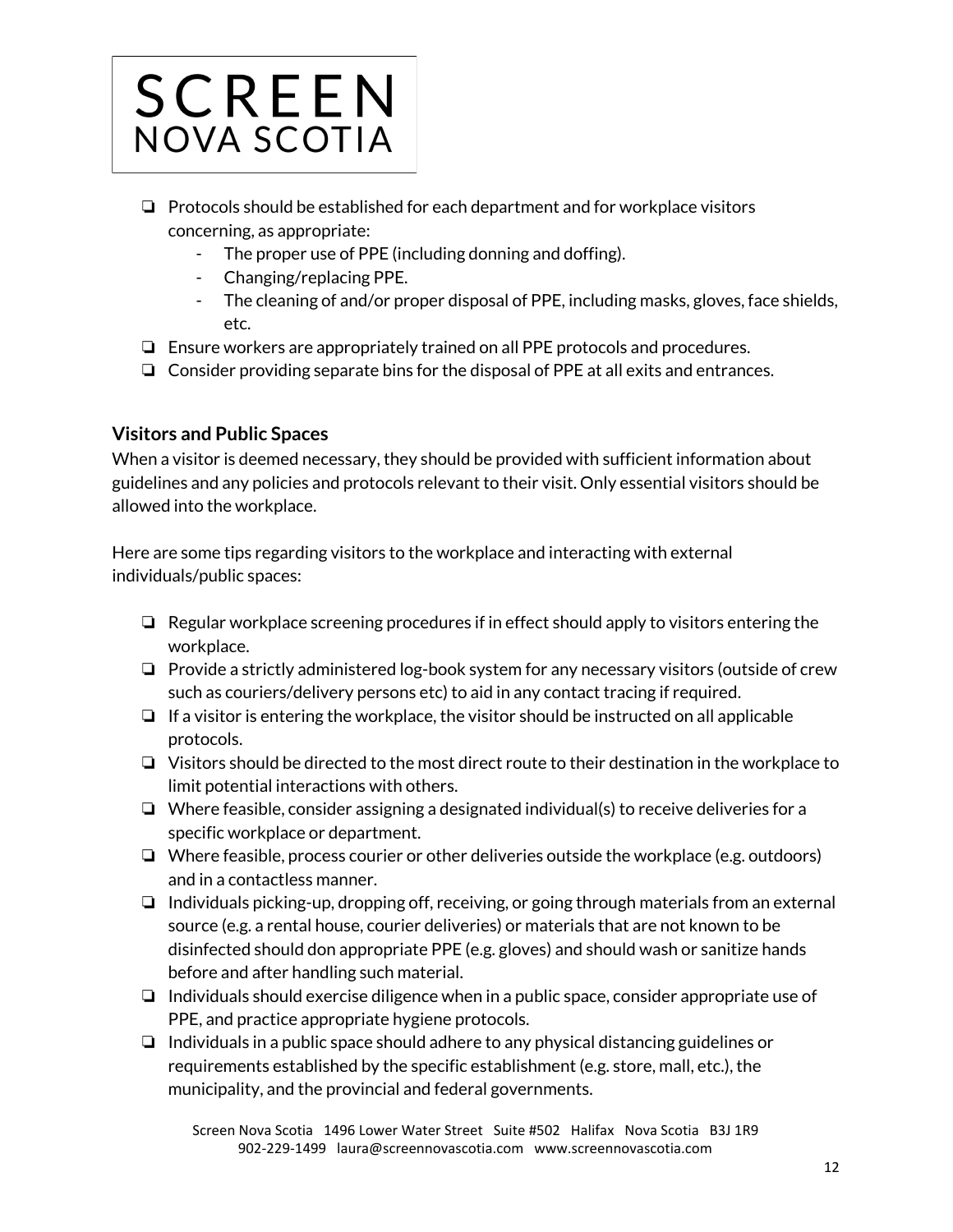

# **COVID-19: Information on Prevention and Control**

All businesses, organizations and employees need to follow the Health Protection Act Order and public health directives. Employers can contact the Government of Nova Scotia **[HERE](https://novascotia.ca/reopening-nova-scotia/#not-required-to-close)** for questions on workplace infection prevention and control related to COVID-19 infections.

**Share information:** It is important that all parties in a workplace communicate their roles and responsibilities. Employers must ensure health and safety policies are updated and posted for all workers to see. Using industry resources, including this one, will improve on-site understanding. A verbal reminder at the start of each day of handwashing station locations, and safety protocols may help to enforce compliance

**Policies/protocols:** The Government of Nova Scotia laws, regulations, and available public health guidance, such as those resources referenced in Resources at the end of this document should be considered when establishing production protocols related to COVID-19. Guidelines and producer policies and protocols should be posted throughout the workplace, and applicable guidelines, policies and protocols should be referenced on or attached to call sheets. Applicable protocols should be clearly communicated to all individuals who are required to adhere

to, or should otherwise be aware of, such protocols.

These policies/protocols that comprise your COVID-19 response plan should be based on the considerations in these guidelines that apply to your specific workplace(s). This includes identifying key roles and responsibilities. Your policies/protocols should cover how the workplace will operate, including but not limited to:

- ❏ Screening measures (only to be implemented per Nova Scotia Government and Public Health advice).
- ❏ Protocols should be included for workplace parties and visitors who do not pass the health questionnaire/screening, become symptomatic during the workday, on the way to work, when away from the primary workplace, or during non-working hours. Depending on the circumstances, these should include:
	- Identifying and reporting illness to the proper individual(s) with assigned responsibility for isolation/evacuation protocols.
	- Isolation/evacuation of the symptomatic individual and other impacted individuals.
	- Donning and doffing personal protective equipment by the symptomatic individual and other impacted individuals.
	- Supplying PPE in areas designated for the isolation of symptomatic individuals.
	- Special cleaning/disinfection regimens, including conducting a risk assessment prior to disinfection, and protocols for the closing of the affected area(s).

Screen Nova Scotia 1496 Lower Water Street Suite #502 Halifax Nova Scotia B3J 1R9 902-229-1499 laura@screennovascotia.com www.screennovascotia.com